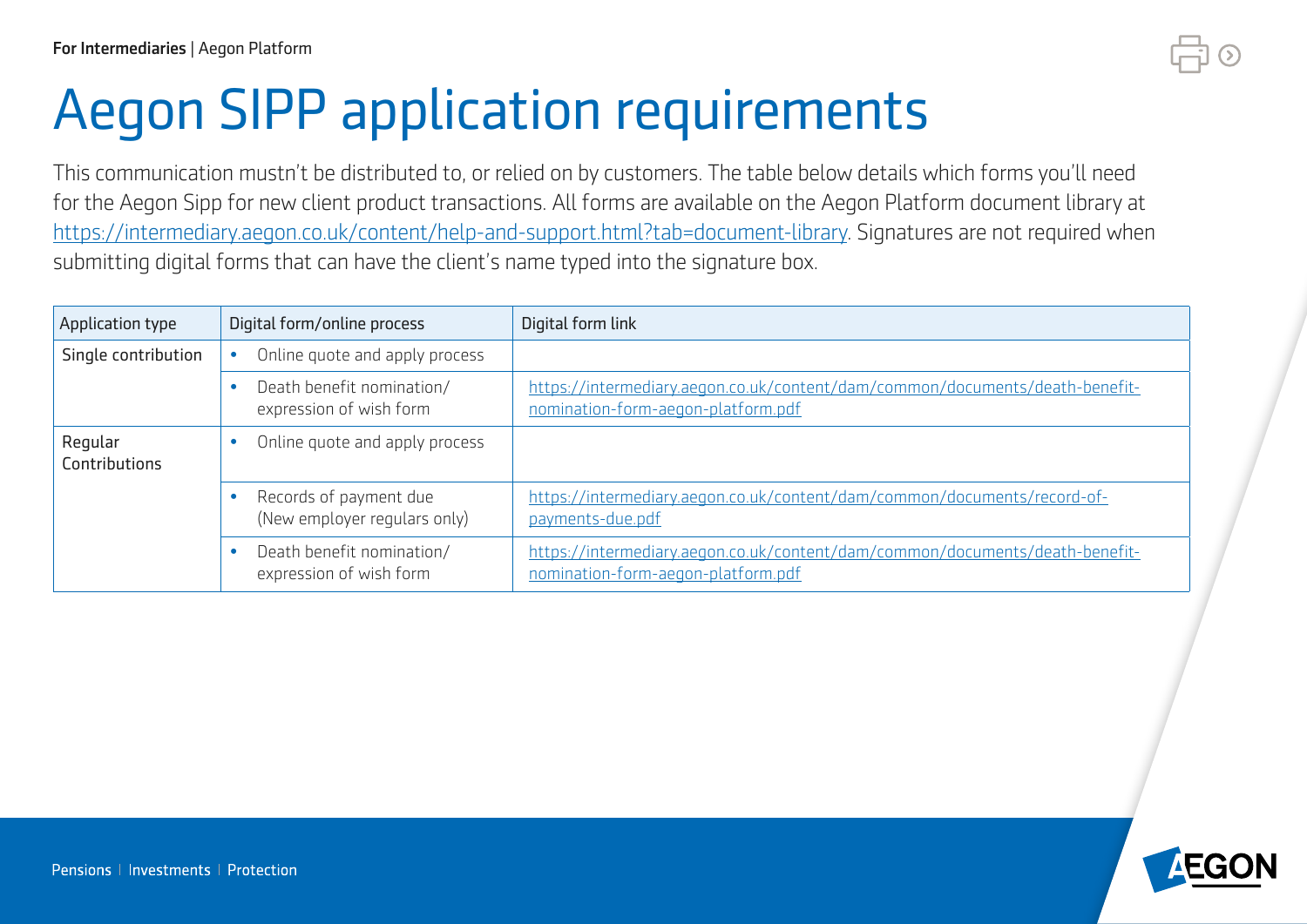| Application type                                         | Digital form/online process                                                  | Digital form link                                                                                                    |
|----------------------------------------------------------|------------------------------------------------------------------------------|----------------------------------------------------------------------------------------------------------------------|
| Accumulation<br>Transfer                                 | Online quote and apply process<br>$\bullet$                                  |                                                                                                                      |
|                                                          | Transfer authority form                                                      | https://intermediary.aegon.co.uk/content/dam/common/documents/transfer-authority-<br>aegon-sipp.pdf                  |
|                                                          | Re-registration transfer authority<br>form (only if re-registration applies) | https://intermediary.aegon.co.uk/content/dam/common/documents/aegon-sipp-re-<br>registration-authority.pdf           |
|                                                          | Death benefit nomination/<br>expression of wish form                         | https://intermediary.aegon.co.uk/content/dam/common/documents/death-benefit-<br>nomination-form-aegon-platform.pdf   |
|                                                          | Discharge form                                                               | You only need to complete a form if the ceding scheme requests one.                                                  |
| <b>Transfer for</b><br>full immediate<br>crystallisation | Aegon SIPP immediate drawdown<br>application form                            | https://intermediary.aegon.co.uk/content/dam/common/documents/application-form-aegon-<br>sipp-immediate-drawdown.pdf |
|                                                          | Transfer authority form                                                      | https://intermediary.aegon.co.uk/content/dam/common/documents/transfer-authority-<br>aegon-sipp.pdf                  |
|                                                          | Re-registration transfer authority<br>form (only if re-registration applies) | https://intermediary.aegon.co.uk/content/dam/common/documents/aegon-sipp-re-<br>registration-authority.pdf           |

[nomination-form-aegon-platform.pdf](https://intermediary.aegon.co.uk/content/dam/common/documents/death-benefit-nomination-form-aegon-platform.pdf)

• Discharge form <br>You only need to complete a form if the ceding scheme requests one.

[https://intermediary.aegon.co.uk/content/dam/common/documents/death-benefit-](https://intermediary.aegon.co.uk/content/dam/common/documents/death-benefit-nomination-form-aegon-platform.pdf)

> • Death benefit nomination/ expression of wish form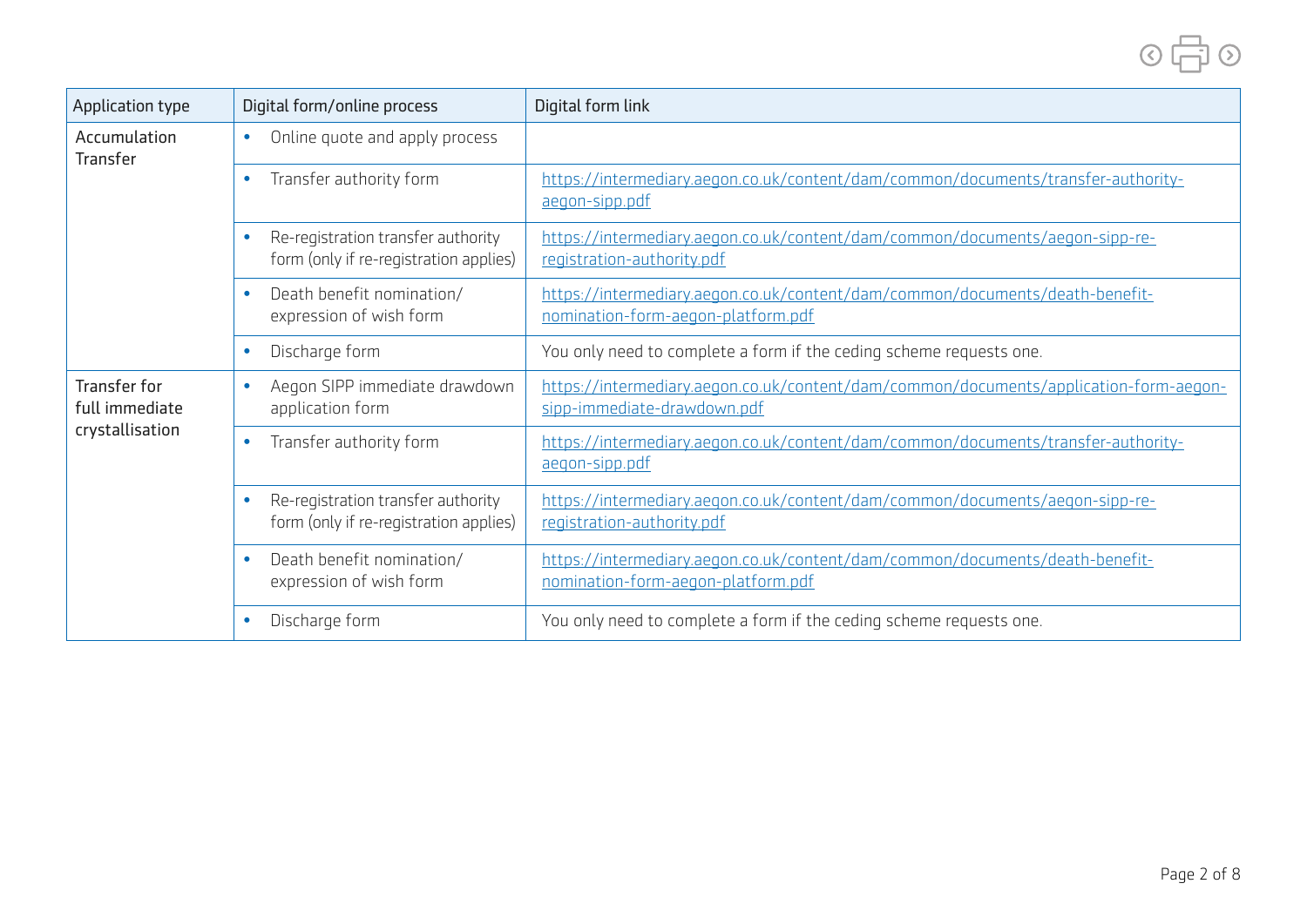

| Application type                                            | Digital form/online process                                                               | Digital form link                                                                                                    |
|-------------------------------------------------------------|-------------------------------------------------------------------------------------------|----------------------------------------------------------------------------------------------------------------------|
| <b>Transfer for</b><br>partial immediate<br>crystallisation | Aegon SIPP immediate<br>drawdown form                                                     | https://intermediary.aegon.co.uk/content/dam/common/documents/application-form-aegon-<br>sipp-immediate-drawdown.pdf |
|                                                             | Aegon SIPP benefit crystallisation<br>event application form (flexi-<br>access drawdown)  | Please contact us to request this form.                                                                              |
|                                                             | Transfer authority form                                                                   | https://intermediary.aegon.co.uk/content/dam/common/documents/transfer-authority-<br>aegon-sipp.pdf                  |
|                                                             | Re-registration transfer authority<br>$\bullet$<br>form (only if re-registration applies) | https://intermediary.aegon.co.uk/content/dam/common/documents/aegon-sipp-re-<br>registration-authority.pdf           |
|                                                             | Death benefit nomination /<br>$\bullet$<br>expression of wish form                        | https://intermediary.aegon.co.uk/content/dam/common/documents/death-benefit-<br>nomination-form-aegon-platform.pdf   |
|                                                             | Discharge form<br>$\bullet$                                                               | You only need to complete a form if the ceding scheme requests one.                                                  |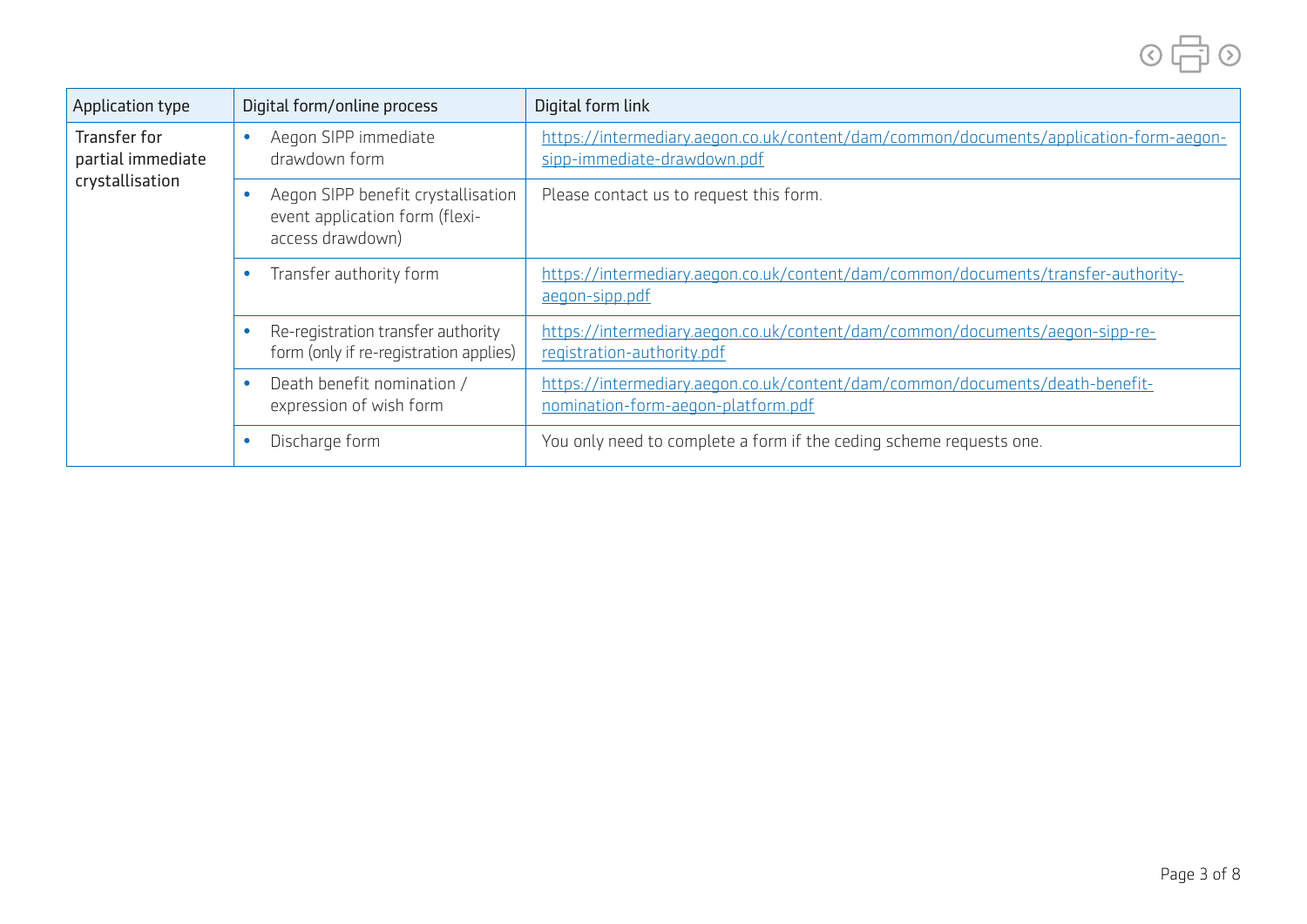| Application type                         | Digital form/online process                                                                                             | Digital form link                                                                                                               |
|------------------------------------------|-------------------------------------------------------------------------------------------------------------------------|---------------------------------------------------------------------------------------------------------------------------------|
| Transfer of existing<br>partial drawdown | Aegon SIPP application pack<br>$\bullet$                                                                                | https://intermediary.aegon.co.uk/content/dam/common/documents/aegon-self-invested-<br>personal-pension-pack.pdf                 |
|                                          | Aegon SIPP drawdown to<br>drawdown transfer form                                                                        | https://intermediary.aegon.co.uk/content/dam/common/documents/transfer-application-<br>form-aegon-sipp-drawdown-to-drawdown.pdf |
|                                          | Transfer authority form<br>$\bullet$<br>(2 needed, one for uncrystallised<br>assets and one for crystallised<br>assets) | https://intermediary.aegon.co.uk/content/dam/common/documents/transfer-authority-<br>aegon-sipp.pdf                             |
|                                          | Re-registration transfer authority<br>form (only if re-registration applies)                                            | https://intermediary.aegon.co.uk/content/dam/common/documents/aegon-sipp-re-<br>registration-authority.pdf                      |
|                                          | Aegon SIPP benefit crystallisation<br>event form (flexi-access<br>drawdown) (only if the client<br>requires income)     | Please contact us to request this form.                                                                                         |
|                                          | Death benefit nomination /<br>expression of wish form                                                                   | https://intermediary.aegon.co.uk/content/dam/common/documents/death-benefit-<br>nomination-form-aegon-platform.pdf              |
|                                          | Discharge form                                                                                                          | You only need to complete a form if the ceding scheme requests one.                                                             |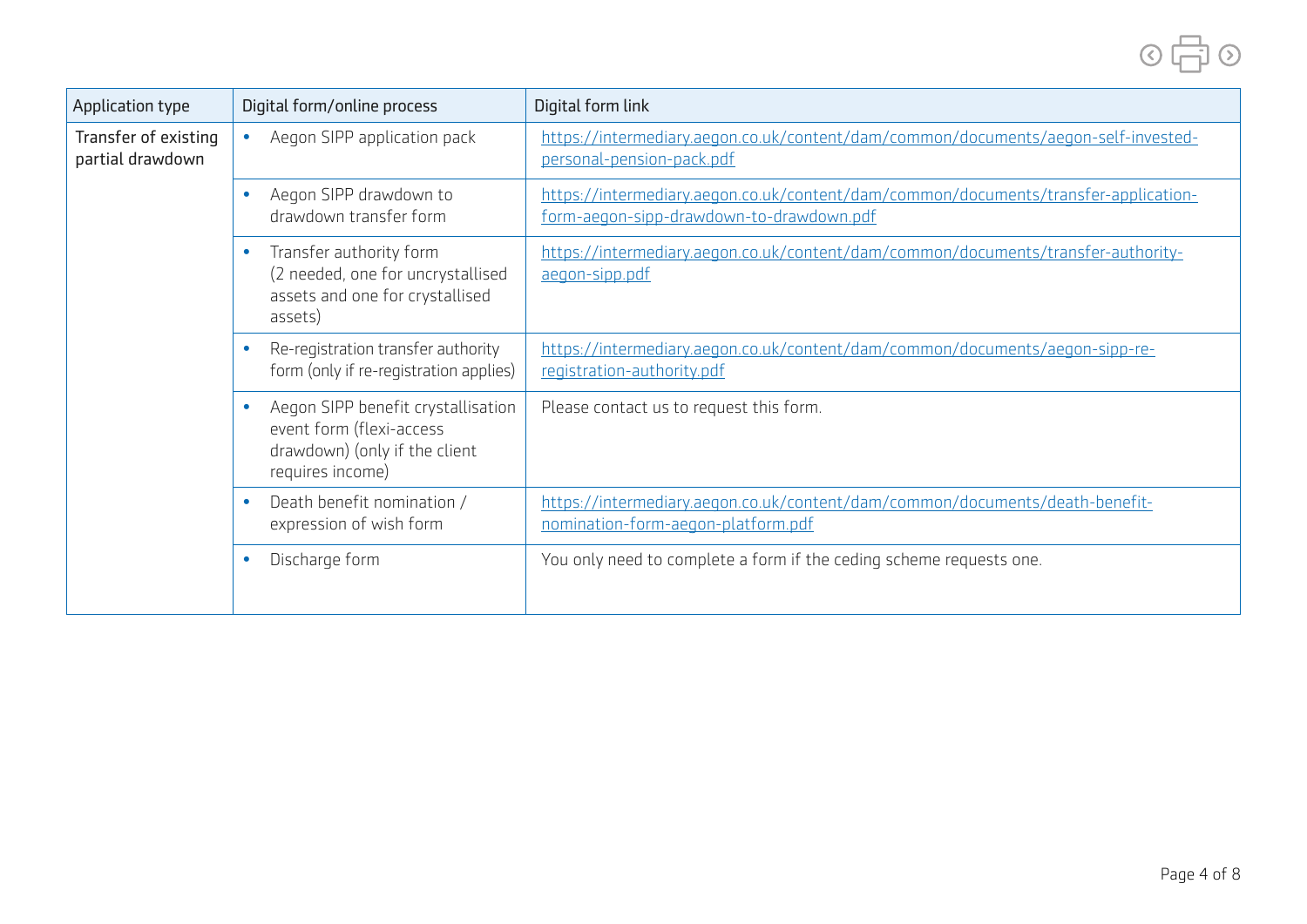

| Application type                      | Digital form/online process                                                                                                                   | Digital form link                                                                                                               |
|---------------------------------------|-----------------------------------------------------------------------------------------------------------------------------------------------|---------------------------------------------------------------------------------------------------------------------------------|
| Transfer of existing<br>full drawdown | Aegon SIPP drawdown to<br>drawdown transfer form                                                                                              | https://intermediary.aegon.co.uk/content/dam/common/documents/transfer-application-<br>form-aegon-sipp-drawdown-to-drawdown.pdf |
|                                       | Aegon SIPP benefit crystallisation<br>$\bullet$<br>event application form (flexi-<br>access drawdown) (only if the<br>client requires income) | Please contact us to request this form.                                                                                         |
|                                       | Transfer authority form<br>$\bullet$                                                                                                          | https://intermediary.aegon.co.uk/content/dam/common/documents/transfer-authority-<br>aegon-sipp.pdf                             |
|                                       | Re-registration transfer authority<br>$\bullet$<br>form (only if re-registration applies)                                                     | https://intermediary.aegon.co.uk/content/dam/common/documents/aegon-sipp-re-<br>registration-authority.pdf                      |
|                                       | Death benefit nomination /<br>$\bullet$<br>expression of wish form                                                                            | https://intermediary.aegon.co.uk/content/dam/common/documents/death-benefit-<br>nomination-form-aegon-platform.pdf              |
|                                       | Discharge form<br>$\bullet$                                                                                                                   | You only need to complete a form if the ceding scheme requests one.                                                             |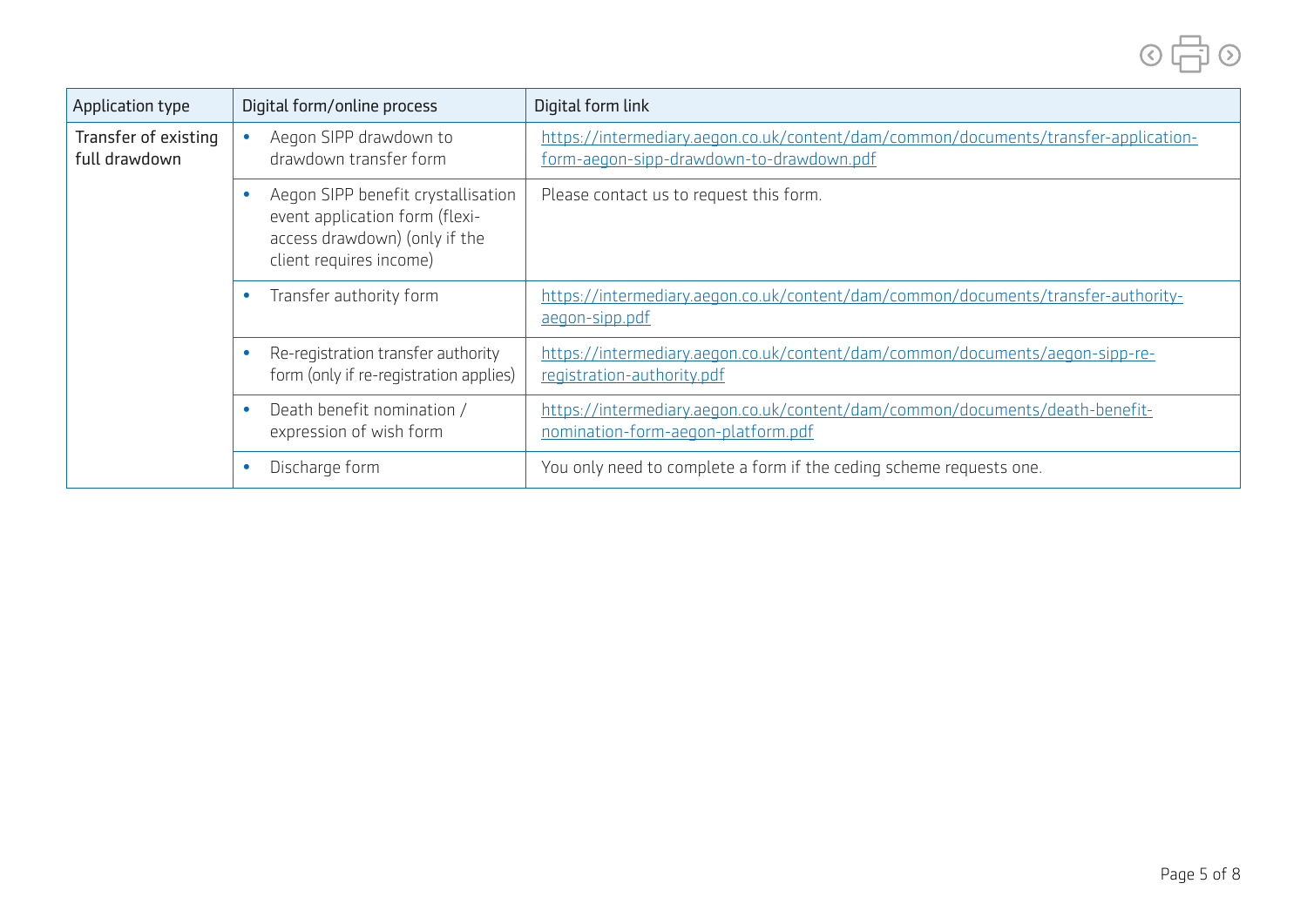

The table below details which forms you'll need for existing client product transactions for the Aegon Sipp. All forms are available on the Aegon Platform Document Library at<https://intermediary.aegon.co.uk/content/help-and-support.html?tab=document-library>

| Application type                                       | Digital form/online process                                                  | Digital form link                                                                                          |
|--------------------------------------------------------|------------------------------------------------------------------------------|------------------------------------------------------------------------------------------------------------|
| Top Up                                                 | Online top up process<br>$\bullet$                                           |                                                                                                            |
| Accumulation<br><b>Transfer</b>                        | Online top up process<br>۰                                                   |                                                                                                            |
|                                                        | Transfer authority<br>$\bullet$                                              | https://intermediary.aegon.co.uk/content/dam/common/documents/transfer-authority-<br>aegon-sipp.pdf        |
|                                                        | Re-registration transfer authority<br>form (only if re-registration applies) | https://intermediary.aegon.co.uk/content/dam/common/documents/aegon-sipp-re-<br>registration-authority.pdf |
|                                                        | Discharge form<br>۰                                                          | You only need to complete a form if the ceding scheme requests one.                                        |
| <b>Take Pension</b><br>Commencement<br>Lump Sum/income | Benefit crystallisation event<br>application form                            | Please contact us to request this form.                                                                    |
|                                                        | Ad hoc income request form<br>۰<br>(where funds are already in<br>drawdown)  | Please contact us to request this form.                                                                    |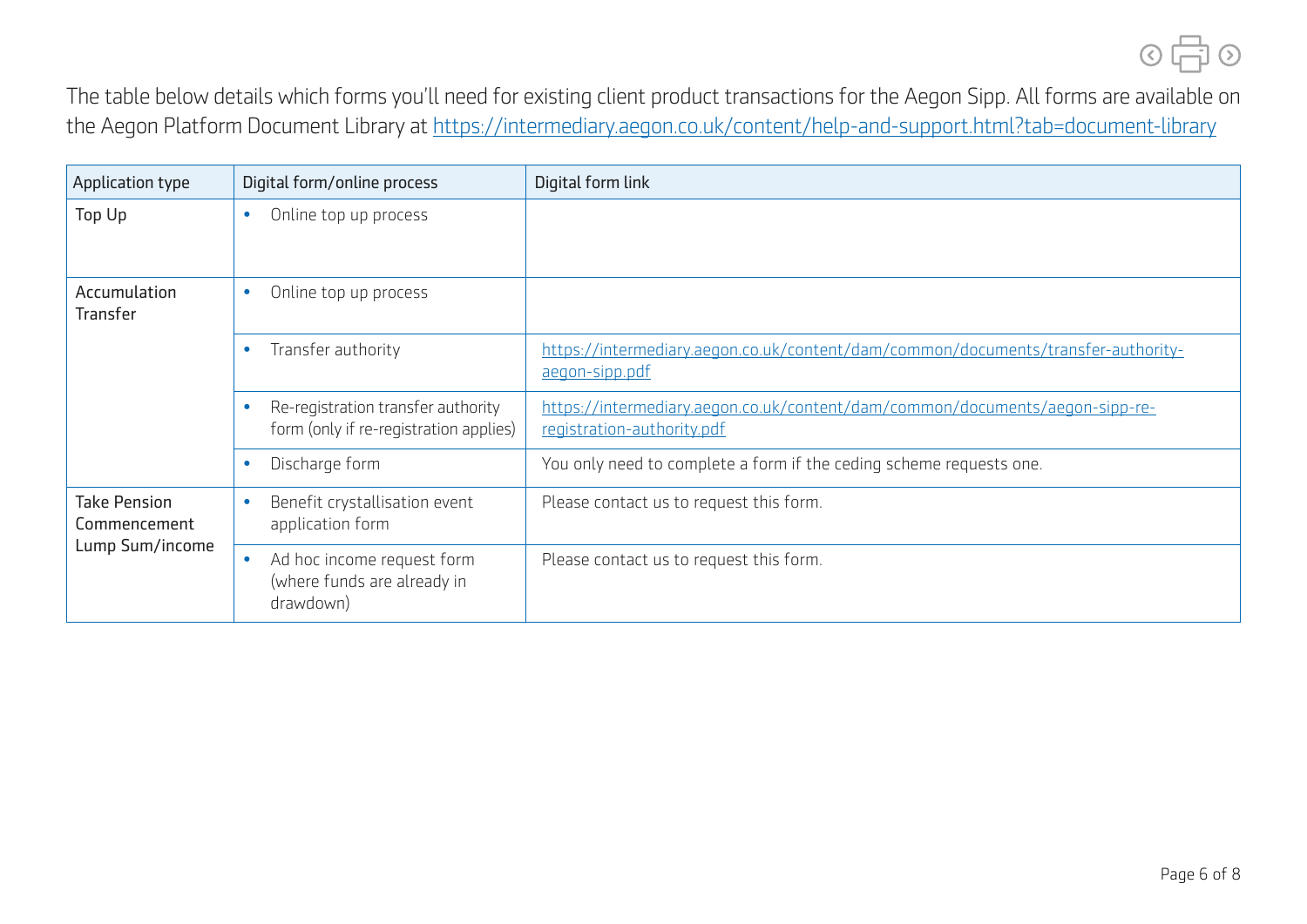

| Application type                                               | Digital form/online process                                                                                               | Digital form link                                                                                                          |
|----------------------------------------------------------------|---------------------------------------------------------------------------------------------------------------------------|----------------------------------------------------------------------------------------------------------------------------|
| Amend income                                                   | Aegon SIPP regular income<br>withdrawal instruction                                                                       | Please contact us to request this form.                                                                                    |
| Amend regular<br>savings (employee/<br>employer &<br>personal) | Aegon SIPP regular contribution<br>form                                                                                   | https://intermediary.aegon.co.uk/content/dam/common/documents/aegon-sipp-regular-<br>contribution-form.pdf                 |
| <b>UFPLS</b>                                                   | Uncrystallised funds pension<br>lump sum payment instruction<br>form                                                      | Please contact us to request this form.                                                                                    |
| Transfer out                                                   | Aegon Self-invested Personal<br>$\bullet$<br>Pension (Aegon SIPP) transfer<br>out to another registered pension<br>scheme | https://www.cofunds.aegon.co.uk/content/dam/ap-content/documents/aegon-self-invested-<br>personal-pension-transfer-out.pdf |
|                                                                | Overseas transfer form                                                                                                    | https://intermediary.aegon.co.uk/content/dam/common/documents/overseas-transfer-form-<br>aegon-platform.pdf                |